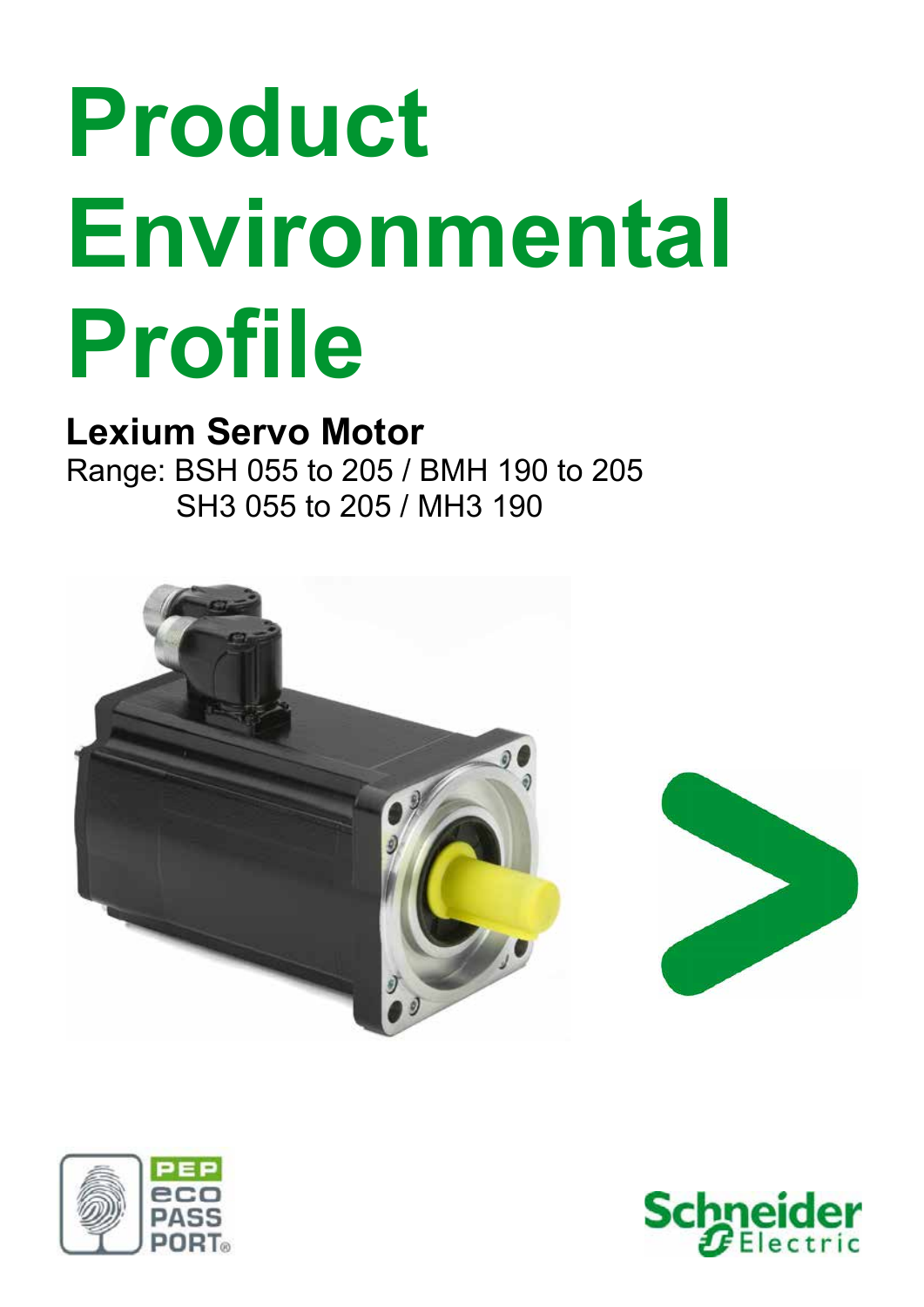#### **Product Environmental Profile – PEP**

#### **Product overview**

The main purpose of the Lexium Servo Motor (BSH; SH3; BMH190 to BMH205; MH3190) range is to provide in combination with the servo drive offer Lexium05 and Lexium 32 ; 52 and 62 our customer a servo motor product range.

This range consists of BSH motors, size from 055 to 205; BMH motors, size from 190 to 205; SH3 motors, size from 055 to 205 and MH3 190 motors.

The representative product used for the analysis is SH31002P12F2200 - Servomotor SH3 100 5,8Nm, key, multi, brake.

The environmental impacts of this referenced product are representative of the impacts of the other products of the range which are developed with a similar technology.

The environmental analysis was performed in conformity with ISO 14040.

#### **Constituent materials**

The mass of the product range is from 1,16 kg and 76,60 kg including packaging. It is 8,14 kg for the SH31002P12F2200. The constituent materials are distributed as follows:



#### **Substance assessment**

Products of this range are designed in conformity with the requirements of the European RoHS Directive 2011/65/EU and do not contain, or only contain in the authorised proportions, lead, mercury, cadmium, hexavalent chromium or flame retardants (polybrominated biphenyls - PBB, polybrominated diphenyl ethers - PBDE) as mentioned in the Directive

Details of ROHS and REACH substances information are available on the Schneider-Electric Green Premium website . (http://www2.schneider-electric.com/sites/corporate/en/products-services/green-premium/green-premium.page )

#### **Manufacturing**

The Lexium Servo Motor (BSH; SH3; BMH190 to BMH205; MH3190) is manufactured at a production site which complies with the regulations governing industrial sites.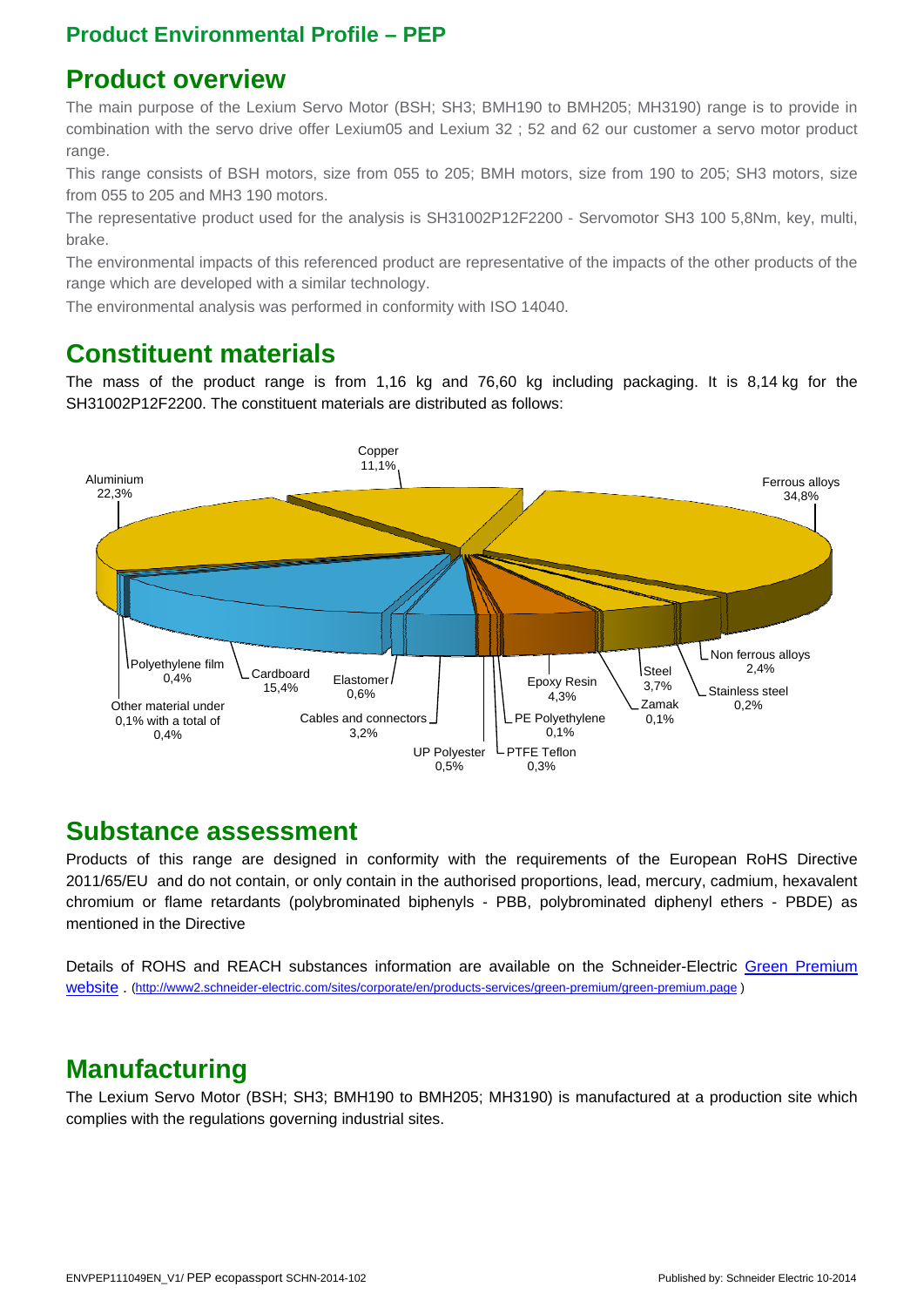#### **Product Environmental Profile – PEP**

#### **Distribution**

The weight and volume of the packaging have been optimized, based on the European Union's packaging directive.

The Lexium Servo Motor (BSH; SH3; BMH190 to BMH205; MH3190) packaging weight is *1,2 kg*. It consists of cardboard (1,25 kg), polyethylene (36,6 g) and paper ( 5,2 g).

#### **Use**

The products of the Lexium Servo Motor (BSH; SH3; BMH190 to BMH205; MH3190) range do not generate environmental pollution (noise, emissions) requiring special precautionary measures in standard use.

The electrical power consumption depends on the conditions under which the product is implemented and used. The electrical power consumed by the Lexium Servo Motor (BSH; SH3; BMH190 to BMH205; MH3190) range is between 105 W and 370 W. It is 207 W in active mode and 20% in standby mode for the referenced SH31002P12F2200.

The product range does not require special maintenance operations.

#### **End of life**

At end of life, the products in the Lexium Servo Motor (BSH; SH3; BMH190 to BMH205; MH3190) have been optimized to decrease the amount of waste and allow recovery of the product components and materials. This product range doesn't need any special end-of-life treatment. According to countries' practices this product

can enter the usual end-of-life treatment process.

The recyclability potential of the products has been evaluated using the "ECO DEEE recyclability and recoverability calculation method" (version V1, 20 Sep. 2008 presented to the French Agency for Environment and Energy Management: ADEME).

According to this method, the potential recyclability ratio without packaging is: 34%.

As described in the recyclability calculation method this ratio includes only metals and plastics which have proven industrial recycling processes.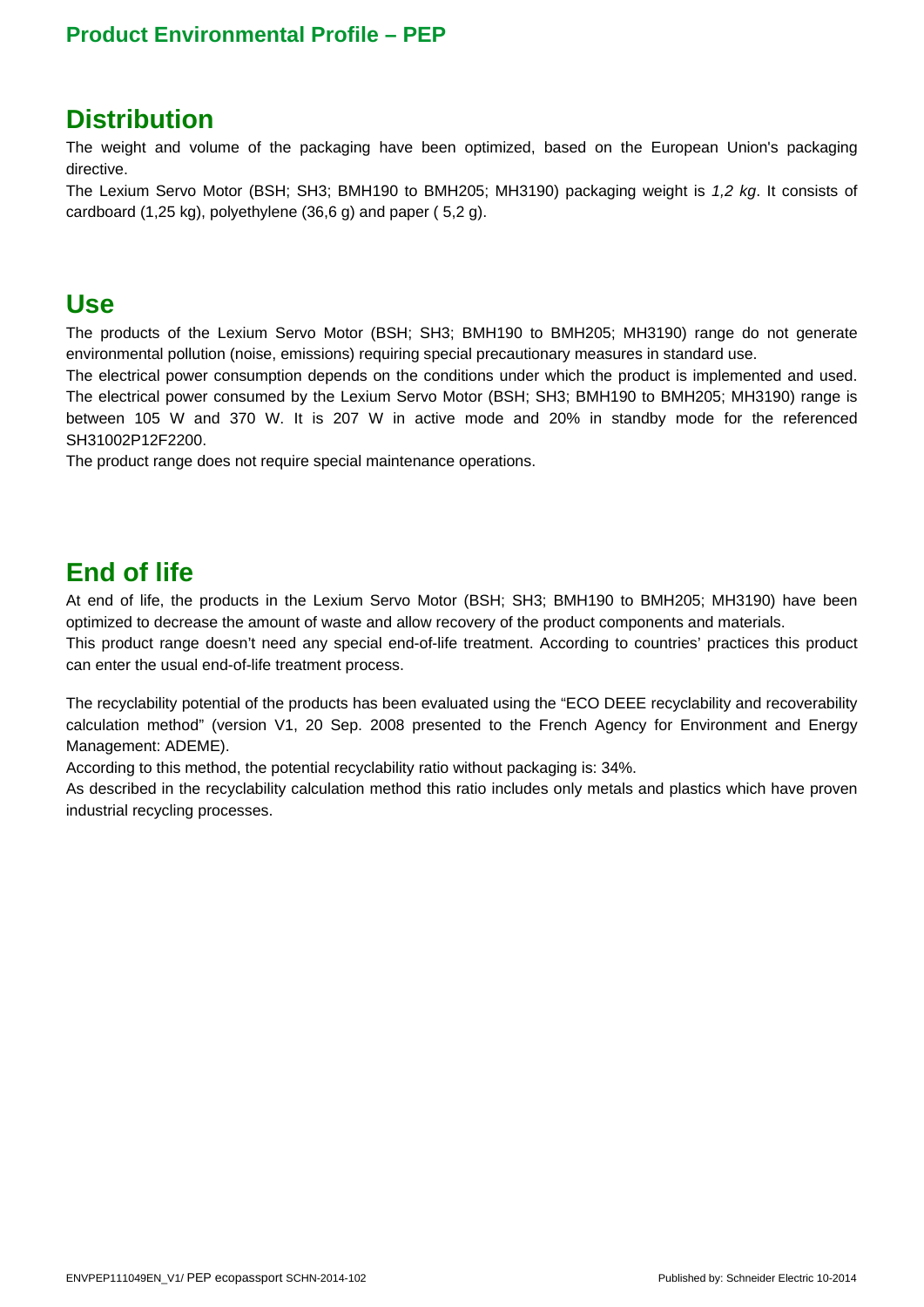#### **Environmental impacts**

Life cycle assessment has been performed on the following life cycle phases: Materials and Manufacturing (M), Distribution (D), Installation (I) Use (U), and End of life (E).

Modeling hypothesis and method:

- The calculation was performed on SH31002P12F2200.
- Product packaging is included.
- Installation components: no special components included.
- Scenario for the Use phase: this product range is included in the category 2 "Energy consuming products" (assumed service life is 10 years and use scenario is: 207 W for 50% service uptime and 2 W in standby mode, 20% service uptime).
- The geographical representative area for the assessment is Europe and the electrical power model used for calculation is the European model.
- End of life impacts are based on a worst case transport distance to the recycling plant (1000km)

| <b>Environmental indicators</b>                                | <b>Unit</b>                            | SH31002P12F2200              |            |            |              |          |          |  |  |  |
|----------------------------------------------------------------|----------------------------------------|------------------------------|------------|------------|--------------|----------|----------|--|--|--|
|                                                                |                                        | $S = M + D +$<br>$1 + U + E$ | M          | D          |              | U        | Е        |  |  |  |
| Air Acidification (AA)                                         | kg H+ eq                               | 1,17E+00                     | 1,02E-02   | 2,63E-04   | $0.00E + 00$ | 1,16E+00 | 1,05E-04 |  |  |  |
| Air toxicity (AT)                                              | m <sup>3</sup>                         | 1,37E+09                     | 2,06E+07   | $3,91E+05$ | $0,00E+00$   | 1,35E+09 | 1,57E+05 |  |  |  |
| <b>Energy Depletion (ED)</b>                                   | ΜJ                                     | 1,09E+05                     | 5,38E+02   | 1,97E+01   | $0.00E + 00$ | 1,09E+05 | 7,57E+00 |  |  |  |
| <b>Global Warming Potential (GWP)</b>                          | $kg CO2$ eq.                           | $5,42E+03$                   | $3,56E+01$ | 1,40E+00   | $0,00E+00$   | 5,38E+03 | 5,38E-01 |  |  |  |
| <b>Hazardous Waste Production</b><br>(HWP)                     | kg                                     | $3,03E+00$                   | 2,11E+00   | 1,73E-06   | $0,00E+00$   | 9,23E-01 | 6,65E-07 |  |  |  |
| <b>Ozone Depletion Potential (ODP)</b>                         | $kg$ CFC-11<br>eq.                     | 1,26E-03                     | 3,59E-05   | 2,65E-09   | $0.00E + 00$ | 1,23E-03 | 1,02E-09 |  |  |  |
| <b>Photochemical Ozone Creation</b><br><b>Potential (POCP)</b> | kgC <sub>2</sub> H <sub>4</sub><br>eq. | 3,43E-01                     | 1,05E-02   | 3,61E-04   | $0.00E + 00$ | 3,32E-01 | 1,34E-04 |  |  |  |
| <b>Raw Material Depletion (RMD)</b>                            | $Y-1$                                  | 1,44E-13                     | 7,15E-14   | 2,86E-17   | $0.00E + 00$ | 7,25E-14 | 1,10E-17 |  |  |  |
| <b>Water Depletion (WD)</b>                                    | dm3                                    | 1,44E+04                     | 4,06E+02   | 1,45E-01   | $0.00E + 00$ | 1,40E+04 | 5,58E-02 |  |  |  |
| <b>Water Eutrophication (WE)</b>                               | $kg PO4^{3-}$<br>eq.                   | 5,65E-02                     | 5,38E-03   | 2,60E-06   | $0.00E + 00$ | 5,11E-02 | 9,99E-07 |  |  |  |
| <b>Water Toxicity (WT)</b>                                     | m <sup>3</sup>                         | 2,40E+03                     | $9,18E+00$ | 5,98E-01   | $0.00E + 00$ | 2,39E+03 | 2,30E-01 |  |  |  |

#### **Presentation of the product environmental impacts**

Life cycle assessment has been performed with the EIME software (Environmental Impact and Management Explorer), version 5 and with its database version 2013-02

The Use phase is the life cycle phase which has the greatest impact on the majority of environmental indicators.

The environmental impacts of other products in this family may be estimated as follow: Raw Material Depletion and Hazardous Wastes production are proportional to the weight of the product. Other impact categories are proportional to the energy consumption of the product.

#### **System approach**

As the products of the range are designed in accordance with the European RoHS Directive 2011/65/EU, they can be incorporated without any restriction in an assembly or an installation subject to this Directive.

Please note that the values given above are only valid within the context specified and cannot be used directly to draw up the environmental assessment of an installation.